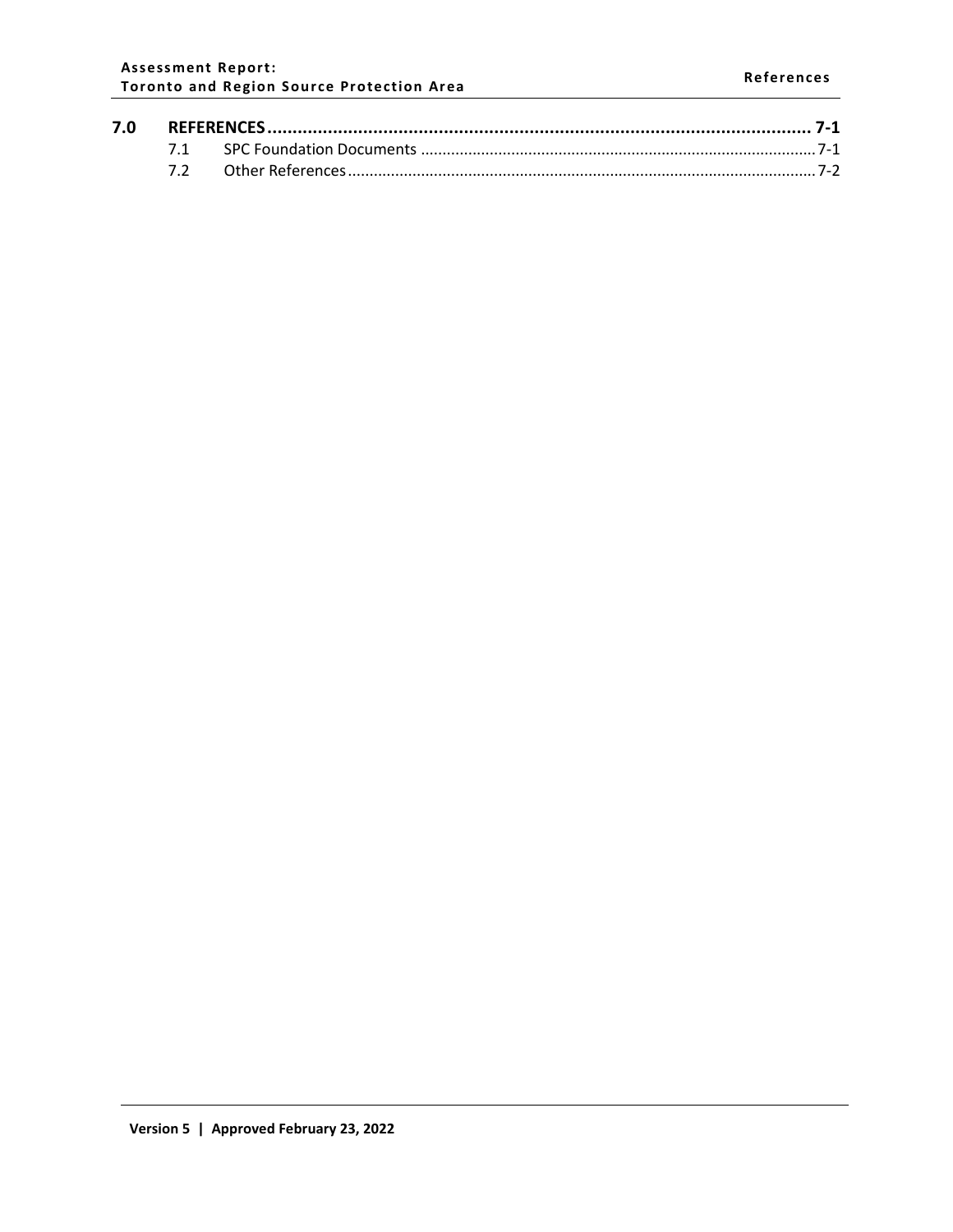## <span id="page-1-0"></span>**7.0 REFERENCES**

## <span id="page-1-1"></span>**7.1 SPC Foundation Documents**

- AECOM. (2009a). *Groundwater Modeling and WHPA delineation – Uxville Water Supply System*. Prepared for the Regional Municipality of Durham. September 2009. Guelph, ON: AECOM.
- AECOM. (2009b). Drinking Water Quality Threats Assessment Uxville Water Supply System. Prepared for the Regional Municipality of Durham. November 2009. Guelph, ON: AECOM.
- Conservation Ontario. (2007). *Watershed Characterization Peer Evaluation Summary Report*. Prepared for the Toronto and Region Conservation Authority. December 2007. Newmarket, ON: Conservation Ontario
- Earthfx. (2013). *Tier 3 Water Budget and Local Area Risk Assessment for the Region of York Municipal Systems.* Draft Report. Prepared for the Regional Municipality of York. November 2013. Toronto, ON: Earthfx.
- Earthfx. (2009a). *Vulnerability Assessment and Scoring of Wellhead Protection Areas Regional Municipality of York*. Prepared for the Regional Municipality of York. October 2009. Toronto, ON: Earthfx
- Earthfx. (2009b). *Updated Vulnerability Assessment and Scoring of Wellhead Protection Areas Regional Municipality of York*. Prepared for the Regional Municipality of York. November 2009. Toronto, ON: Earthfx.
- Earthfx. (2008a). *Surface to Well Advection Time Analysis Wellhead Protection Areas for Municipal Residential Groundwater Systems Located within the Toronto and Region Conservation Authority Watersheds*. Prepared for the Regional Municipality of Peel. February 2008. Toronto, ON: Earthfx.
- Earthfx. (2008b). *Addendum Report: Wellhead Protection Area Study and Surface to Well Advection Time Analysis for Palgrave Well 4 Located within the Toronto and Region Conservation Authority Watersheds*. Prepared for the Regional Municipality of Peel. August 2008. Toronto, ON: Earthfx.
- Earthfx. (2007a). *Wellhead Protection Area Study for Municipal Residential Groundwater Systems Located within the Toronto and Region Conservation Authority Watersheds.* Prepared for the Regional Municipality of Peel. May 2007. Toronto, ON: Earthfx.
- Earthfx. (2007b). *Vulnerability Assessment and Scoring of Wellhead Protection Areas Regional Municipality of York*. Prepared for the Regional Municipality of York. November 2007. Toronto, ON: Earthfx.
- Gartner Lee Limited. (2007a). *Draft Accepted Conceptual Water Budget*. Toronto and Region Source Protection Area. 2007. Guelph, ON: Gartner Lee Limited.
- Gartner Lee Limited. (2007b). *Durham Region Wellhead Protection Groundwater Studies*. Prepared for the Regional Municipality of Durham. September 2007. Guelph, ON: Gartner Lee Limited.
- Golder. (2021). *Yonge Street Aquifer Wellhead Protection Area Delineation, Vulnerability and Threat Assessment Update Report*. Prepared for the Region of York. January 2021. Cambridge, ON: Region of York.
- Matrix Solutions Inc. (Matrix). (2018). *Vulnerability Assessment and Vulnerability Scoring for Caledon East Well 4A, Region of Peel.* August 2018. Guelph, ON: Matrix Solutions Inc.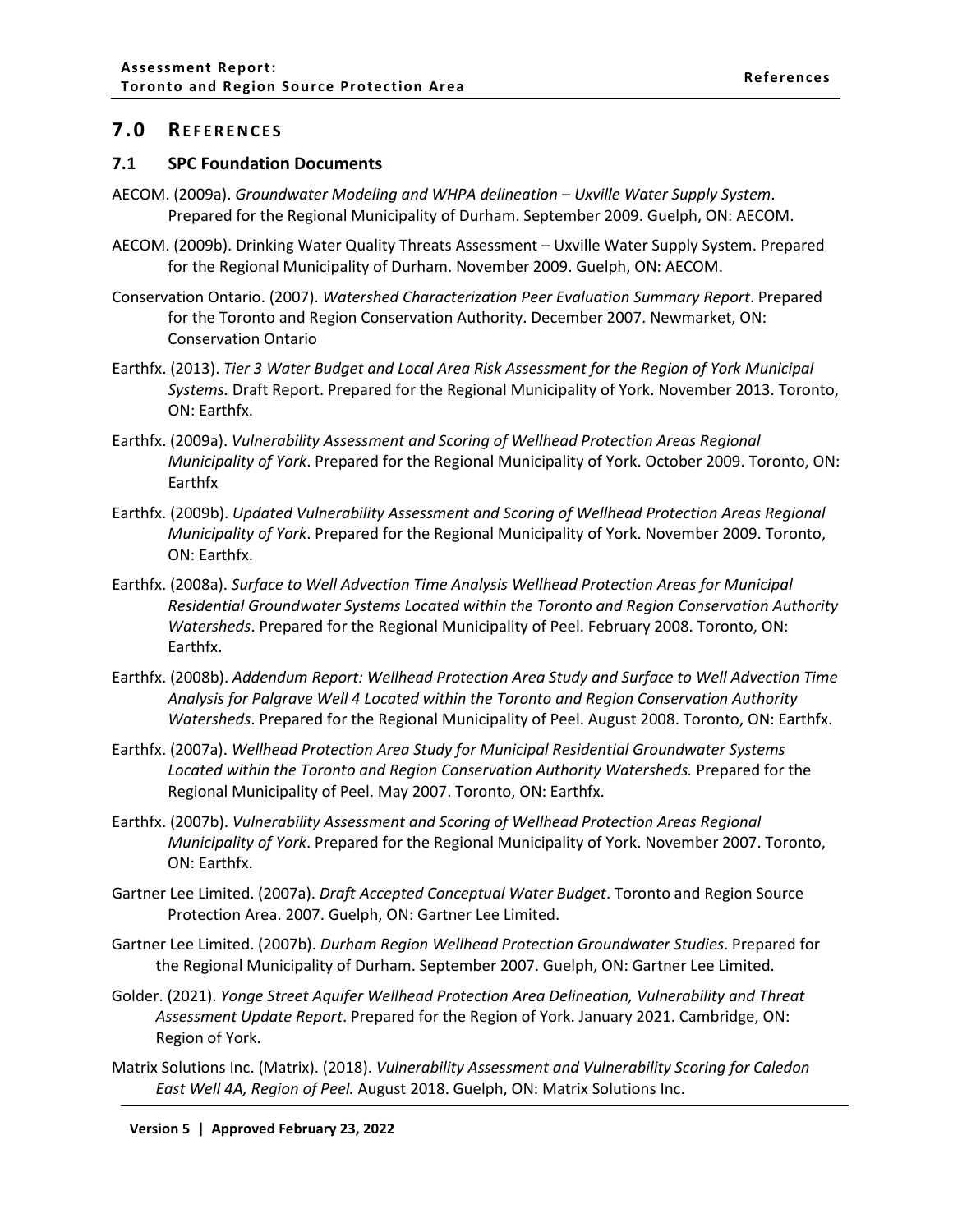- Matrix Solutions Inc. (Matrix). (2015). *Caledon East Wellhead Protection Area Delineation Wells CE4 and CE4A, Peel Region.* December 2015. Breslau, ON: Matrix Solutions Inc.
- R.J. Burnside & Associates Limited (Burnside). (2010). *Issues Evaluation and Threats Assessment Region of Peel.* Prepared for the Region of Peel. July 2010. Guelph, ON: R.J. Burnside & Associates Limited.
- Stantec. (2008a). *Lake Ontario Collaborative Intake Protection Zone Studies Volume 3: Toronto Water Supply System – Intake Protection Zone Delineation and Vulnerability Assessment Studies for the R.L. Clark, Island, R.C. Harris, and F.J. Horgan Water Treatment Plants.* Prepared for the Lake Ontario Collaborative. January 2008. Toronto, ON: Stantec.
- Stantec. (2008b). *Lake Ontario Collaborative Intake Protection Zone Studies Volume 4: Durham Water Supply System – Intake Protection Zone Delineation and Vulnerability Assessment Studies for the Ajax, Bowmanville, and Whitby Water Treatment Plants.* Prepared for the Lake Ontario Collaborative. January 2008. Toronto, ON: Stantec.
- Stantec. (2010). Assessment of Drinking Water Quality Threats, Municipal Groundwater Supplies. Prepared for the Regional Municipality of York. June 2010. Toronto, ON: Stantec.
- Toronto and Region Conservation Authority (TRCA). (2007). Interim Watershed Characterization Report, TRSPA Watersheds. February 2007. Vaughn, ON: Toronto and Region Conservation Authority.
- Toronto and Region Conservation Authority (TRCA). (2007). Response to Peer Evaluation of TRCA's Preliminary Watershed Characterization Report. February 2007. Vaughn, ON: Toronto and Region Conservation Authority.
- Toronto and Region Conservation Authority (TRCA). (2010). Tier 1 Water Budget for TRSPA Watersheds and Tier 2 for Whitchurch-Stouffville Area. July 2010. Vaughn, ON: Toronto and Region Conservation Authority.
- York, Region of. (2019). Wellhead Protection Area Delineation, Vulnerability Assessment and Threat Assessment in Support of Updates to the Newmarket and Aurora Wellfields. July 2019. Newmarket, ON: Region of York.

## <span id="page-2-0"></span>**7.2 Other References**

- AMEC. (2010). *AMEC Peer Review Report of: Wellhead Protection Area Study for Municipal Residential Groundwater Systems Located within the Toronto and Region Conservation Authority Watersheds Caledon East Wells 2, 3, and 4 and Palgrave Wells 2 and 3.* Prepared for the CTC Source Protection Region. January 2010. Toronto, ON: AMEC.
- Aquafor Beech Limited. (2003). *Toronto Wet Weather Flow Management Master Plan, Study Area 5 – Highland Creek, Rouge River and Waterfront Area*. Prepared for the City of Toronto. July 2003. Mississauga, ON: Aquafor Beech Limited.
- Barnett, PJ. (1992). Quaternary Geology of Ontario. In P.C. Thurston, H.R. Williams, R.H. Sutcliffe and G.M. Stott (Eds.) *Geology of Ontario (*1011-1088). Ottawa, ON: Ontario Geological Survey, and Ontario Ministry of Northern Development and Mines.
- Barnett, P.J., Sharpe, D.R., Russell, H.A.J., Brennand, T.A., Gorrell, G., Kenny, F., and Pugin. A. (1998). On the origins of the Oak Ridges Moraine. *Canadian Journal of Earth Sciences*, 35, 1152 – 1167.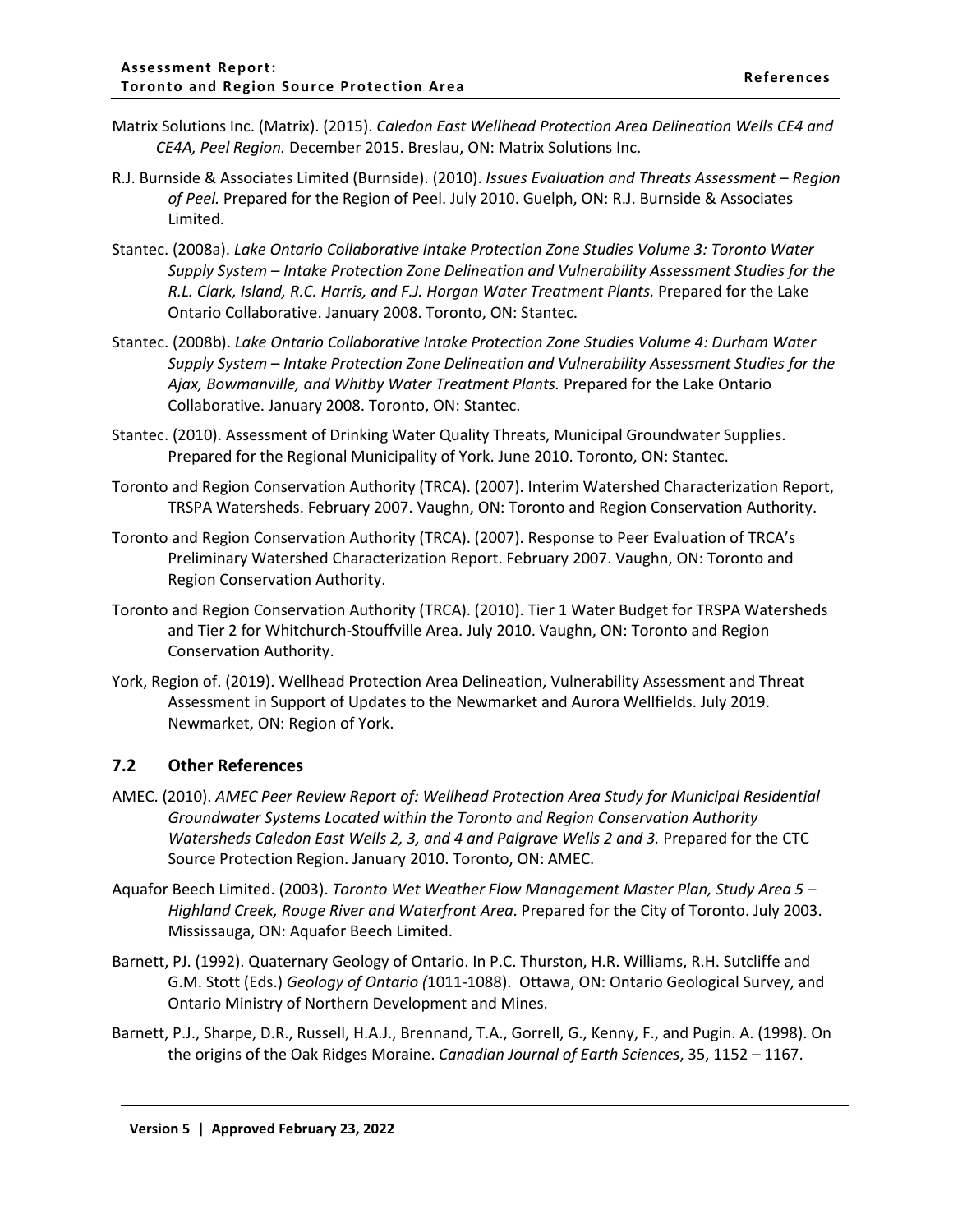- Barnett, P.J., Cowan, W.R., and Henry, A.P. (1991). *Quaternary geology of Ontario, southern sheet*. Ontario Geological Survey, Map 2556, scale 1: 1 000 000.
- Bicknell, B.R., Imhoff, J.C., Kittle J.L., Jr., and Donigian A.S., Jr. (1996). *Hydrological Simulation Program – FORTRAN, User's Manual for Release 11*. A manual prepared for the Environmental Research Laboratory. Athens, GA: Office of Research and Development, U.S. Environmental Protection Agency.
- Bowen, G., and Booty, W. (2011). Watershed Pollutant Load Assessments for the Canadian side of the Western basin of Lake Ontario. June 2011. Burlington, ON: Environment Canada Centre for Inland Waters.
- Brennand, T.A., Logan, C., Kenny, F., Moore, A., Russell, H.A.J., Sharpe, D.R., and Barnett, P.J. (1997). *Bedrock Topography of the Greater Toronto and Oak Ridges Moraine NATMAP areas, southern Ontario*. Geological Survey of Canada Open File 3419, scale 1:200 000.
- British Columbia Ministry of the Environment (BC MOE). (2003). *Ambient Water Quality Guidelines for Chloride Overview Report*. Available athttp://www.env.gov.bc.ca/wat/wq/BCguidelines/chloride/chloride.html Accessed March 30, 2008.
- Brookfield, M.E., Gwyn Q.H.J., and Martini, P.I. (1982). Quaternary sequences along the north shore of Lake Ontario: Oshawa-Port Hope. *Canadian Journal of Earth Sciences*, 19, 1836-1850.
- Bruce, J., Burton, I., Martin, H., Mills, B., and Mortsch, L. (2000). Vulnerability and adaptation to climate change; report submitted to Natural Resources Canada, Climate Change Impacts and Adaptation Program, 144 p.
- Bruce, J., Martin, H., Colucci, P., McBean, G., McDougall, J., Shrubsole, D., Whalley, J., Halliday, R., Alden, M., Mortsch, L., and Mills, B. (2003). Climate change impacts on boundary and transboundary water management; report submitted to Natural Resources Canada, Climate Change Impacts and Adaptation Program, 307 p.
- Canadian Council of Ministers of the Environment (CCME). (2003). Canadian water quality guidelines for the protection of aquatic life: Nitrate Ion. In *Canadian Environmental Quality Guidelines*. Winnipeg, MB: Canadian Council of Ministers of the Environment.
- Canadian Council of Ministers of the Environment (CCME). (2002). Canadian water quality guidelines for the protection of aquatic life: Total particulate matter. In *Canadian Environmental Quality Guidelines*. Winnipeg, MB: Canadian Council of Ministers of the Environment.
- Canadian Council of Ministers of the Environment (CCME). (2000). Canadian water quality guidelines for the protection of aquatic life: Ammonia. In *Canadian Environmental Quality Guidelines*. Winnipeg, MB: Canadian Council of Ministers of the Environment.
- Canadian Council of Ministers of the Environment (CCME). (1999). Canadian sediment quality guidelines for the protection of aquatic life: Copper. In *Canadian Environmental Quality Guidelines*. Winnipeg, MB: Canadian Council of Ministers of the Environment.
- CGCM (Coupled Global Climate Change Model). www.cccma.bc.ec.gc.ca/models/cgcm2.shtml
- Chapman, L.J., and Putnam, D.F. (1984). *The Physiography of Southern Ontario, 3rd Edition*. Ontario Geological Survey, Special Volume 2.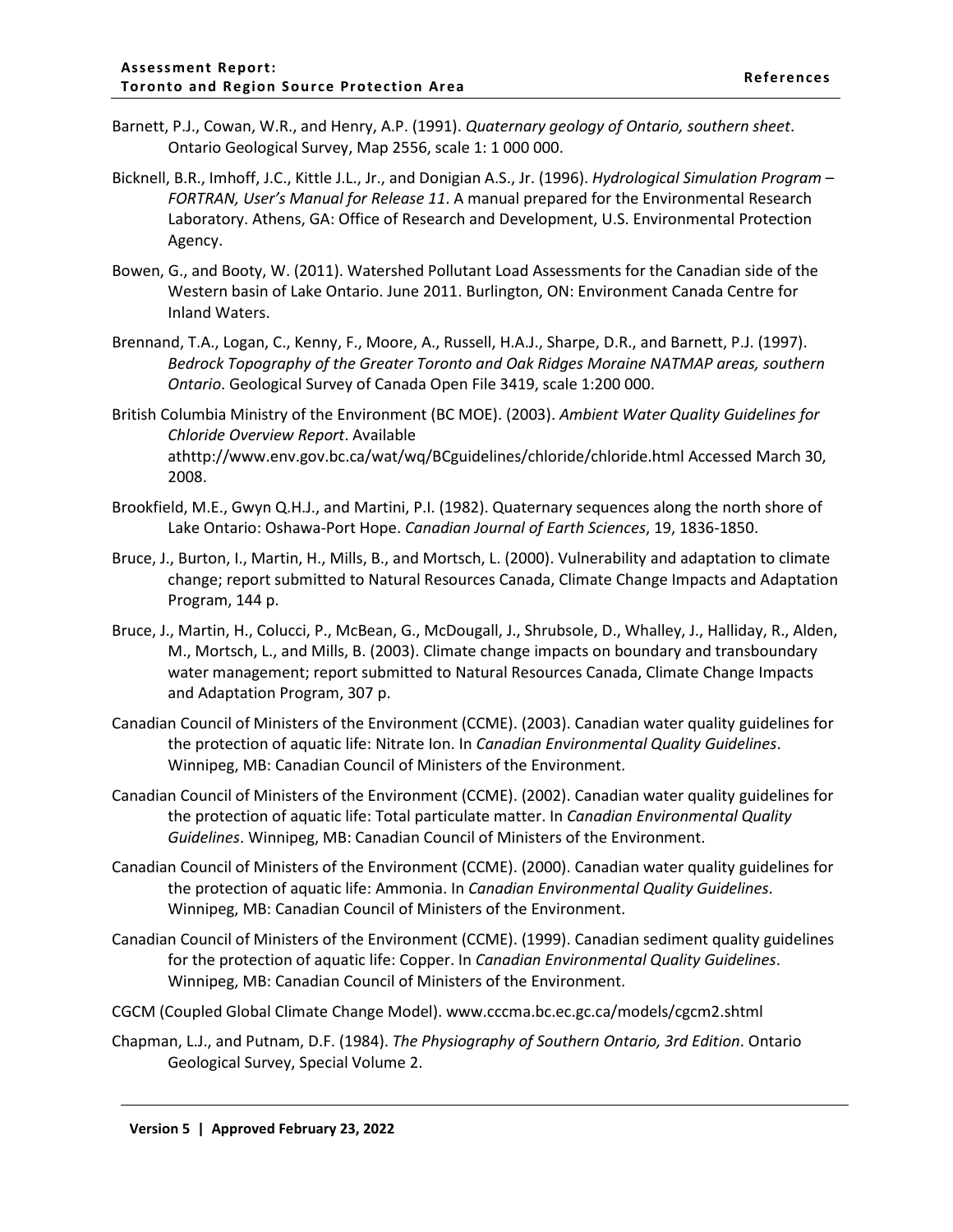- Cherry, J.A., Parker, B.L., Bradbury, K.R., Gotkowitz, M.B., Eaton, T.T., Hart, D.J., and Borchardt, M.A. (2007). *Contaminant Transport through Aquitards: Technical Guidance for Aquitard Assessment*. AWWA Research Foundation, p. 270 .
- Chiotti, Q., and Lavender, B. (2008). Ontario. In D.S. Lemmen, F.J.Warren, J. Lacroix and E. Bush (Eds.) *From Impacts to Adaptation: Canada in a Changing Climate 2007 (*227-274)*,*, Ottawa, ON: Government of Canada.
- Clarifica Inc. (2002). *Water Budget in Urbanizing Watersheds: Duffins Creek Watershed*. Prepared for the Toronto and Region Conservation Authority. May 21, 2002. Richmond Hill, ON: Clarifica Inc.
- Clarifica Inc. (2003a). *Water Budget in Urbanizing Watersheds: Upper Humber River Sub-watershed*. Prepared for the Toronto and Region Conservation Authority. March 2003. Richmond Hill, ON: Clarifica Inc.
- Clarifica Inc. (2003b). *Water Budget in Urbanizing Watersheds: Petticoat Watershed*. Prepared for the Toronto and Region Conservation Authority. DRAFT March 2003. Richmond Hill, ON: Clarifica Inc.
- de Loë, R.C., and Berg, A. (2006). Mainstreaming climate change in drinking water source protection in Ontario; report prepared for Pollution Prove and the Canadian Water Resources Association (Ontario Branch), Ottawa, Ontario, 51 p.
- Dreimanis, A., and Karrow, P.F. (1972). Glacial History of the Great Lakes-St. Lawrence Region: the classification of the Wisconsin(an) Stage, and its correlatives. 24<sup>th</sup> International Geological Congress, Section 12, p. 5-15.
- Duckworth, P.B. (1979). The late depositional history of the western end of the Oak Ridges Moraine, southern Ontario. *Canadian Journal of Earth Sciences*, 16, 1094-1107.
- Environment Canada. (2004). *How Much Habitat is Enough? A Framework for Guiding Habitat Rehabilitation in Great Lakes Areas of Concern*. Second Edition. Ottawa, ON: Minister of Public Works and Government Services Canada.
- Environment Canada., Ontario Ministry of the Environment., and City of Toronto. (2008). *Occurrence of Lawn Care and Agricultural Pesticides in the Don and Humber River Watersheds (1998-2002)*. Prepared for the 2002 Canada-Ontario Agreement Respecting the Great Lakes Basin Ecosystem. Toronto, ON.
- Dewey, R. (2011). Modelling Results for Lake Ontario Collaborative Spill Scenario Analysis. Toronto, ON: Modelling Surface Water Ltd.
- Earth Tech. (2001a). Earth Tech Canada Inc. Engineers' Report for South Peel Water System Lakeview Water Treatment Plant. Prepared for the Regional Municipality of Peel. March 2001.
- Earth Tech. (2001b). Engineers' Report for Island Filtration Plant. Earth Tech Canada Inc with Totten, Sims, Hubicki Ltd. Prepared for the City of Toronto.
- Eyles, N. (2002). *Ontario Rocks: Three Billion Years of Environmental Change*. Markham, ON: Fitzhenry and Whiteside.
- Eyles, N. (1997). Environmental Geology of a Supercity: The Greater Toronto Area. In N. Eyles (Ed.) *Environmental Geology of Urban Areas* (7-80). St. John's, NL: Geological Association of Canada.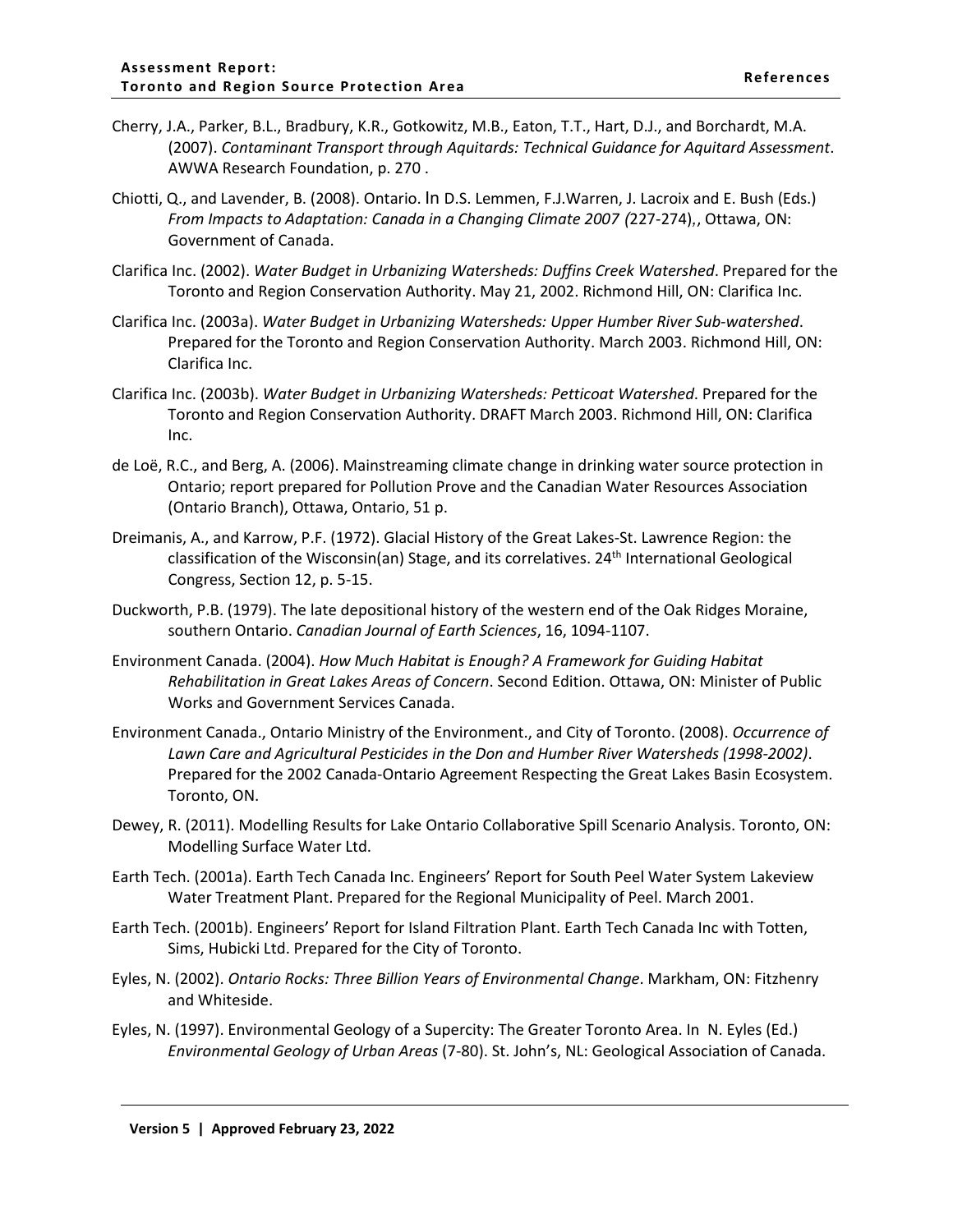- Eyles, N., Boyce, J., and Mohajer, A.A. (1993). The bedrock surface of the western Lake Ontario Region: Evidence of reactivated basement structures. *Geographie physique et Quaternaire*, 47(3), 269- 283.
- Eyles, N., and Clark, B.M. (1988). *Last interglacial sediments of the Don Valley Brickyard, Toronto, Canada, and their paleoenvironmental significance*. Can. J. Earth Sci., 25, 1108-1122.
- Eyles, N., Clark, B.M., Kaye, B.G., Howard, K.W.F., and Eyles, C.H. (1985). The application of basin analysis techniques to glaciated terrains: an example from the Lake Ontario basin, Canada. *Geoscience Canada*, 12, 22-32.
- Fisheries and Oceans Canada (2005). *Fish Habitat Fact Sheet #T-6 (2005): Fish Habitat & Determining the High Water Mark on Lakes.* Available at [www.dfo-mpo.gc.ca/canwaters-eauxcan.](http://www.dfo-mpo.gc.ca/canwaters-eauxcan)
- Fligg, K., and Rodrigues, B. (1983). Geophysical well log correlations between Barrie and the Oak Ridges Moraine. Water Resources Branch, Ontario Ministry of the Environment, Map 2273.
- Freeze, R.A., and Cherry, J.A. (1979). *Groundwater*. Upper Saddle River, NJ: Prentice-Hall Inc.
- Gartner Lee Limited. (2007a). *Durham Region Wellhead Protection Groundwater Studies*. Prepared for the Regional Municipality of Durham. September 2007. Markham, ON: Gartner Lee Limited.
- Gartner Lee Limited. (2007b). *Source Water Protection Conceptual Water Budget*. Prepared for Toronto and Region Conservation. Markham, ON: Gartner Lee Limited.
- Gartner Lee Limited. (2003). *Durham Region Wellhead Protection, Groundwater Use Assessment, and Contaminant Sources Inventory Study*. Prepared for the Regional Municipality of Durham. Markham, ON: Gartner Lee Limited.
- Genivar Ontario Inc. (2007). *Water Quality Characterization and Issue Identification for Municipal Groundwater Supply System*. Prepared for the Regional Municipality of York. Markham, ON: Genivar Ontario Inc.
- Gerber Geosciences Inc. (2004). *Toronto and Region Conservation Authority, Guidelines for Urban Development Water Budget Assessments. Supporting Technical Appendix, Summary of Groundwater Recharge Estimates.* Toronto, ON: Gerber Geosciences Inc.
- Gerber, R.E. and Howard, K.W.F. (1996). Evidence for recent groundwater flow through Late Wisconsinan till near Toronto, Ontario. *Canadian Geotechnical Journal*, 33, 538-555.
- Gerber, R.E. and Howard, K.W.F. (2002). Hydrogeology of the Oak Ridges Moraine aquifer system: implications for protection and management from the Duffins Creek watershed*. Canadian Journal of Earth Sciences*, 39, 1333-1348.
- Gerber, R.E., Boyce, J.I., and Howard, K.W.F. (2001). Evaluation of Heterogeneity and field-scale groundwater flow regime in a leaky till aquitard. *Hydrogeology Journal*, 9(1), 60-78.
- Gerber, R.E. and Wilson. (2010). *Groundwater Quality Vulnerability Analysis, Highly Vulnerable Aquifers.* Prepared for the CTC Watershed Region. February 19, 2010.
- Gilbert, R. (1997). Glaciolacustrine sedimentation in part of the Oak Ridges Moraine. Géographie Physique et Quaternaire, 7(1), 55-66.
- Gilbert, R., and Shaw, J. (1994). Inferred subglacial meltwater origin of lakes on the southern border of the Canadian Shield. *Canadian Journal of Earth Sciences*, 31(11), 1630 – 1637.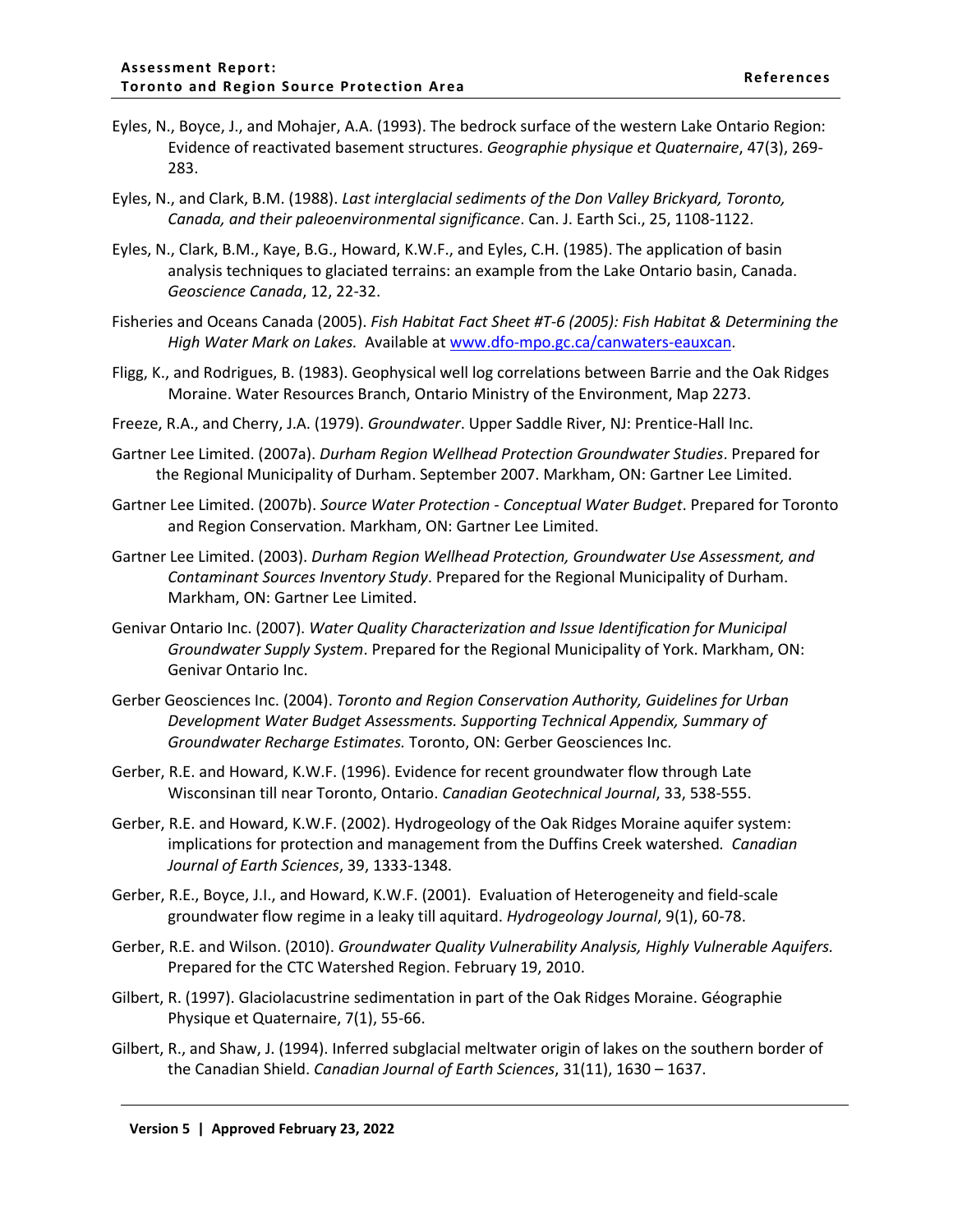- Golder Associates. (1994). *Landfill Investigations.* Prepared for the Ontario Ministry of the Environment. Toronto, ON: Golder Associates.
- Greenland International Consulting Inc. (1999). *Stormwater Management Facility Sediment Maintenance Guide.* Report prepared for The Toronto and Region Conservation Authority. Collingwood, ON: Greenland International Consulting Inc.
- Gburek, W.J., and Urban, J.B. (1980). *Storm Water Detention and Groundwater Recharge using Porous Asphalt – Experimental Site.* International Symposium on Urban Storm Runoff. Lexington, KY: University of Kentucky.
- Hadley Model. Developed by the United Kingdom Meteorological Office, now known as the unified model. Available at http://www.metoffice.gov.uk/research/modelling-systems/unified-model.
- Hemson Consulting Ltd. (2005). *The Growth Outlook for the Greater Golden Horseshoe.* Prepared for the Ontario Ministry of Municipal Affairs and Housing. Toronto, ON: Hemson Consulting Ltd.
- Hoffman, D.W., Mathews, B.C., and Wicklund R.E. (1964). *Soil Survey of Dufferin County Ontario.* Report No. 38 of the Ontario Soil Survey. Ottawa, ON: Experimental Farm Service, Canada Department of Agriculture and the Ontario Agricultural College. Prepared by.
- Hoffman, D.W., and Richards, N.R. (1955). *Soil Survey of York County*. Report No. 19 of the Ontario Soil Survey. Ottawa, ON: Experimental Farms Service, Canada Department of Agriculture, and the Ontario Agricultural College. Prepared by D.W. Hoffman and N.R. Richards.
- Hoffman, D.W., and Richards, N.R. (1953). *Soil Survey of Peel County.* Report No. 18 of the Ontario Soil Survey. Ottawa, ON: Experimental Farms Service, Canada Department of Agriculture, and the Ontario Agricultural College.
- Hoffman, D.W., Wicklund R.E., and Richards N.R. (1962). *Soil Survey of Simcoe County Ontario*. Report No. 29 of the Ontario Soil Survey. Ottawa, ON: Experimental Farm Service, Canada Department of Agriculture, and the Ontario Agricultural College.
- Holden, K.M., Thomas, J., and Karrow, P.F. (1993a). *Bedrock topography, Oshawa area, southern Ontario*. Ontario Geological Survey, Preliminary Map P.3192, Scale 1:50,000.
- Holden, K.M., Thomas, J., and Karrow, P.F. (1993b). *Bedrock topography, Barrie area, southern Ontario*. Ontario Geological Survey, Preliminary Map P.3212, Scale 1:50,000.
- Holden, K.M., Thomas J., and Karrow, P.F. (1993c). *Bedrock topography of the Alliston area, southern Ontario*. Ontario Geological Survey, Preliminary Map P.3213, Scale 1:50,000.
- Holden, K.M., Thomas, J., and Karrow, P.F. (1993d). *Bedrock topography, Newmarket area, southern Ontario*. Ontario Geological Survey, Preliminary Map P.3214, Scale 1:50,000.
- Howard, K.W.F., and Beck, P. (1986). Hydrochemical interpretation of groundwater flow systems in Quaternary sediments in southern Ontario. *Canadian Journal of Earth Sciences*, 23, 938-947.
- Interim Waste Authority. (1994). *Detailed assessment of the proposed site EE11 for Durham Region landfill site search, Technical appendices Parts 1 and 3 of 4*. Prepared by M.M. Dillon Limited, October 1994. North York, ON: M.M. Dillon Limited.
- Johnson M.D., Armstrong, D.K., Sanford, B.V., Telford, P.G., and Rutka, M.A. (1992). Palaeozoic and Mesozoic Geology of Ontario. In P.C. Thurston and others (Eds.) *Geology of Ontario (*907-1010*)*,, Sudbury, ON: Ministry of Northern Development and Mines.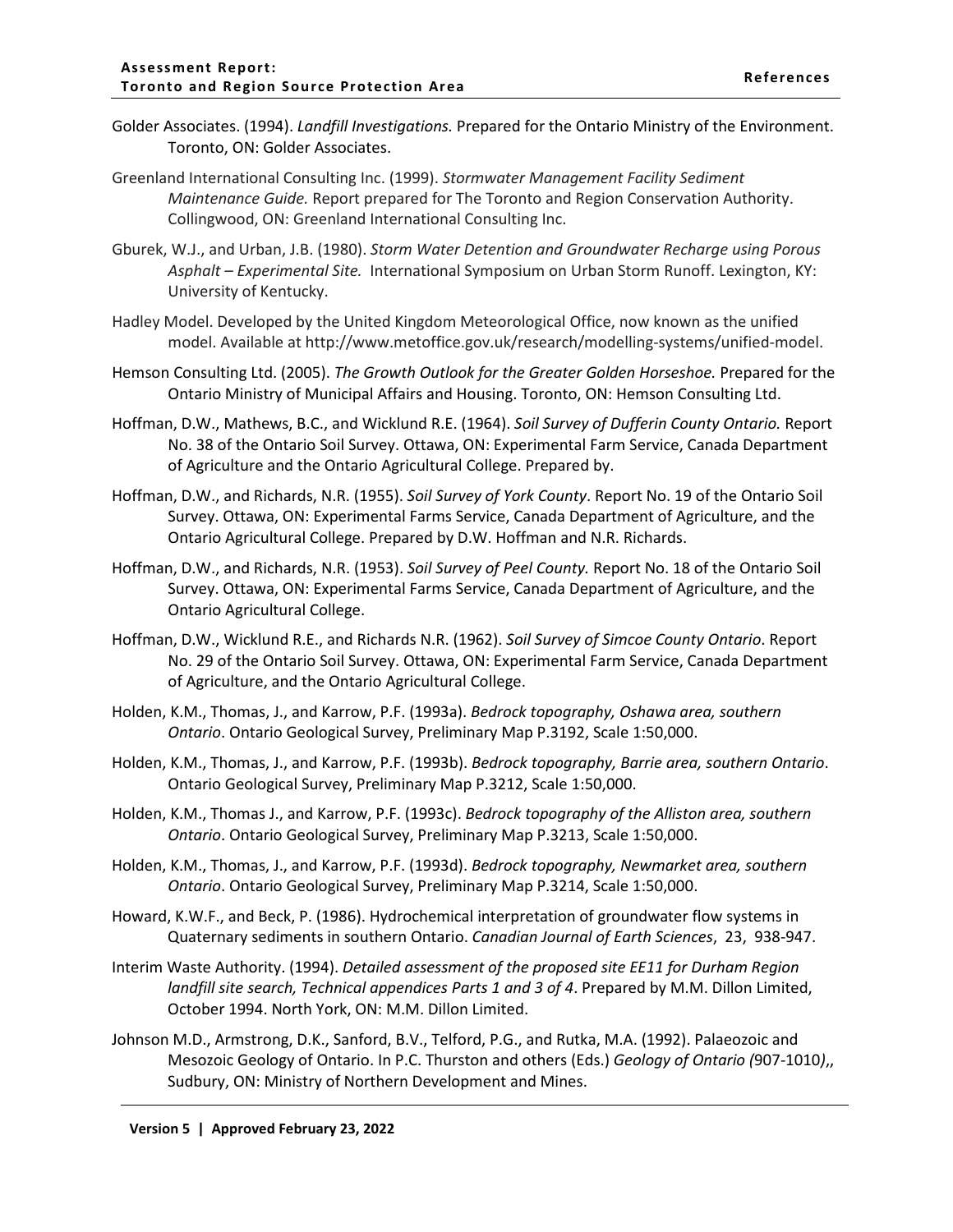- Karrow, P.F. (1992). Bedrock Topography of the Markham Area, Southern Ontario*.* Ontario Geological Survey, Open File Map 196, Bedrock Topography Ser., Scale 1:50,000. Compilation 1991.
- Karrow, P.F. (1970). *Bedrock Topography, Thornhill Area, York County*. Ontario Department of Mines, Preliminary Map P.574, Scale 1:25,000.
- Karrow, P.F. (1967). Pleistocene geology of the Scarborough area. In *Ontario Geological Survey, Report 46*. Sudbury, ON: Ontario Department of Mines.
- Kassenaar, J.D.C., and Wexler, E.J. (2006). Groundwater Modelling of the Oak Ridges Moraine Area. In *CAMC-YPDT Technical Report #01-06*. Toronto, ON: CAMC-YPDT.
- Kelley, R.I., and Martini, I.P. (1986). Pleistocene glacio-lacustrine deltaic deposits of the Scarborough Formation, Ontario, Canada. *Sedimentary Geology*, 47, 27-52.
- Kling, G.W., Hayhoe, K., Johnson, L.B., Magnuson, J.J., Polasky, S., Robinson, S.K., Shuter, B.J., Wander, M.M., Wuebbles, D.J., Zak, D.R., Lindroth, R.L., Moser, S.C., and Wilson, M.L. (2003). Confronting climate change in the Great Lakes Region: impacts on our communities an decosystems; Union of Concerned Scientists, Cambridge, Massachusetts, and Ecological Society of America, Washington, DC, 93 p.
- Kreutzwiser, R., Moraru, I., de Loe, R., Mills, B., and Schaefer, K. (2003). Drought sensitivity of municipal water supply systems in ontario; The Great Lakes Geographer, 9 (2): 59-70.
- Leavesley, G.H., Litchty, R.W., Troutman, B.M. and Saindon, L.G. (1983). Precipitation-Runoff Modeling System: User's Manual. Water Resources Investigations Report 83-4283. USGS. Denver Colorado.
- Markstrom, S.L., Niswonger, R.G., Regan, R.S., Prudic, D.E., and Barlow, P.M. (2008). GSFLOW--Coupled Ground-water and Surface-water FLOW model based on the integration of the Precipitation-Runoff Modeling System (PRMS) and the Modular Ground-Water Flow Model (MODFLOW-2005). In *U.S. Geological Survey Techniques and Methods 6-D1* (240). Reston, VA: USGA.
- Marshall Macklin Monaghan Limited. (2006). *Water Use Assessment and Contaminant Inventory*. Report prepared for the York Region. Toronto, ON: MMM Group Limited.
- Marshall Macklin Monaghan Limited. (2003). *Wet Weather Flow Management Master Plan – Stage 2, Don River Watershed, Study Area 4*. Report prepared for the City of Toronto. July 2003. Toronto, ON: MMM Group Limited.
- Marshall Macklin Monaghan Limited. (1988). *Rouge Urban Drainage Study Phase 2*. Prepared for the Metropolitan Toronto and Region Conservation Authority. Toronto, ON: MMM Group Limited.
- Maunder, D., Whyte, R., and D'Andrea, M. (1995). *Metropolitan Toronto Waterfront Wet Weather Outfall Study – Phase II City of Toronto*. Report prepared for the Metropolitan RAP. Toronto, ON: Aquafor Beech Limited, and Ontario Ministry of Environment and Energy.
- Meyer, J.L.*,* Kaplan, L.A., Newbold, J.D., Strayer, D.L., Woltemade, C.J., Zedler, J.B., Beilfuss, R., Carpenter, Q., Semlitsch, R., Watzin, M.C., and Zedler, P.H. (2003). *Where Rivers are Born: The Scientific Imperative for Defending Small Streams and Wetlands*. Washington, DC: American Rivers, and Sierra Club.
- Ministry of Environment (MOE). (2010). Survey of the Occurrence of Pharmaceuticals and other Emerging Contaminants in Untreated Source and Finished Drinking Water in Ontario. PIBS 7269e.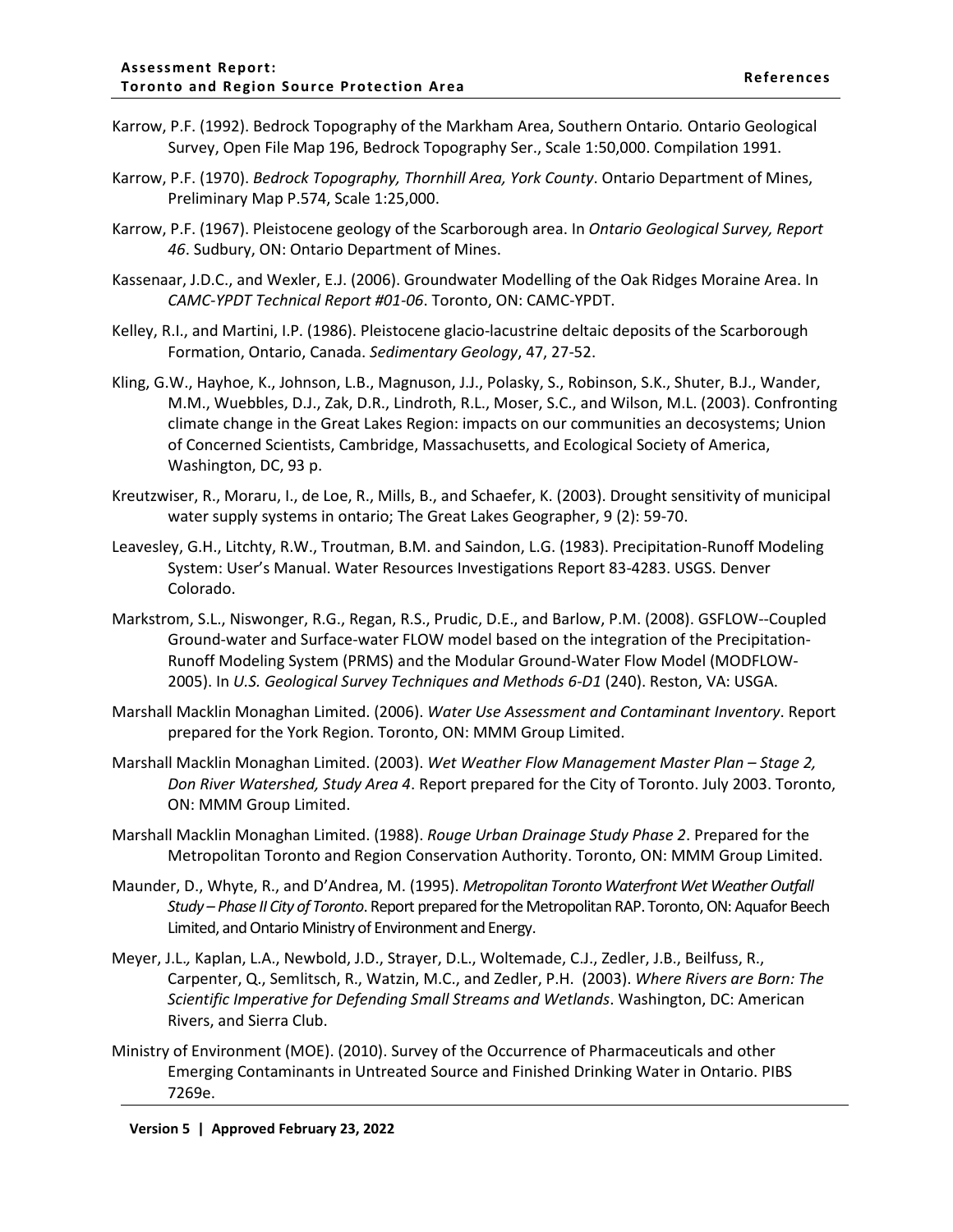- Ministry of the Environment (MOE). (2009). *Technical Rules: Assessment Report - Clean Water Act, 2006*. November 2009. Toronto, ON: Queen's Printer for Ontario.
- Ministry of the Environment (MOE). (2009). *Technical Rules: Assessment Report, Clean Water Act, 2006*. Issued by the MOE December 2009. Toronto, ON: Queen's Printer for Ontario.
- Ministry of the Environment (MOE). (2007a). *Source Water Protection Draft Assessment Report*: *Guidance Module 7, Water Budgets and Water Quantity Risk Assessment*. Toronto, ON: Queen's Printer for Ontario.
- Ministry of the Environment (MOE). (2007b). Certificate of Approval for Municipal Water Works number 2574-6YFR7U. Lakeview Water Treatment Plant, April 2<sup>nd</sup> 2007.
- Ministry of the Environment (MOE). (2006). *Clean Water Act, Draft Guidance Modules*. October 2006. Available at http://www.ene.gov.on.ca/en/water/cleanwater/cwa-guidance.php.
- Ministry of the Environment (MOE). (2006a). *Clean Water Act*, 2006. Available at https://www.ontario.ca/laws/statute/06c22.
- Ministry of the Environment (MOE). (2006b). Amended Certificate of Approval Municipal Drinking Water Systems Number 0475-6P8PZB, Ajax Water Supply Plant. Regional Municipality of Durham, May 25, 2006.
- Ministry of the Environment (MOE). (2006c). Ontario Ministry of the Environment Drinking Water Systems Regulation O. Reg. 170/03 – Part III, Form 2, Section 11: Annual Report for the Ajax Water Treatment Plant January 1 to December 31, 2006.
- Ministry of the Environment (MOE). (2003). *Water Sampling and Data Analysis Manual for Partners in the Ontario Provincial Water Quality Monitoring Network*. Toronto, ON: Queen's Printer for Ontario.
- Ministry of the Environment (MOE). (2002). *Safe Drinking Water Act, 2002*. Available at https://www.ontario.ca/laws/statute/02s32.
- Ministry Environment and Energy (MOEE). (1994). *Policies Guidelines and Provincial Water Quality Objectives of the Ministry of Environment and Energy*. Toronto, ON: Queen's Printer for Ontario.
- Ministry of Municipal Affairs and Housing (MMAH). (2005). *Provincial Policy Statement, 2005*. Available at http://www.mah.gov.on.ca/Page1485.aspx.
- Ministry of Municipal Affairs and Housing. (2004). *Oak Ridges Moraine Aquifer Vulnerability Mapping*. Accompanying Document to the Reference Map for Ontario Regulation 140/02 (Oak Ridges Moraine Conservation Plan).
- Ministry of Municipal Affairs and Housing (MMAH). (2002). *Oak Ridges Moraine Conservation Plan*.
- Ministry of Natural Resources, 2005. Great Lakes St. Lawrence River Basin Sustainable Water Resources Agreement, 2005 Supporting Documents. Retrieved October 19, 2009 from: [http://www.mnr.gov.on.ca/200040.pdf.](http://www.mnr.gov.on.ca/200040.pdf)
- Ministry of Public Infrastructure and Renewal (MPIR). (2006). *The Growth Plan for the Greater Golden Horseshoe.* Available at https://www.placestogrow.ca/content/ggh/2013-06-10-Growth-Planfor-the-GGH-EN.pdf.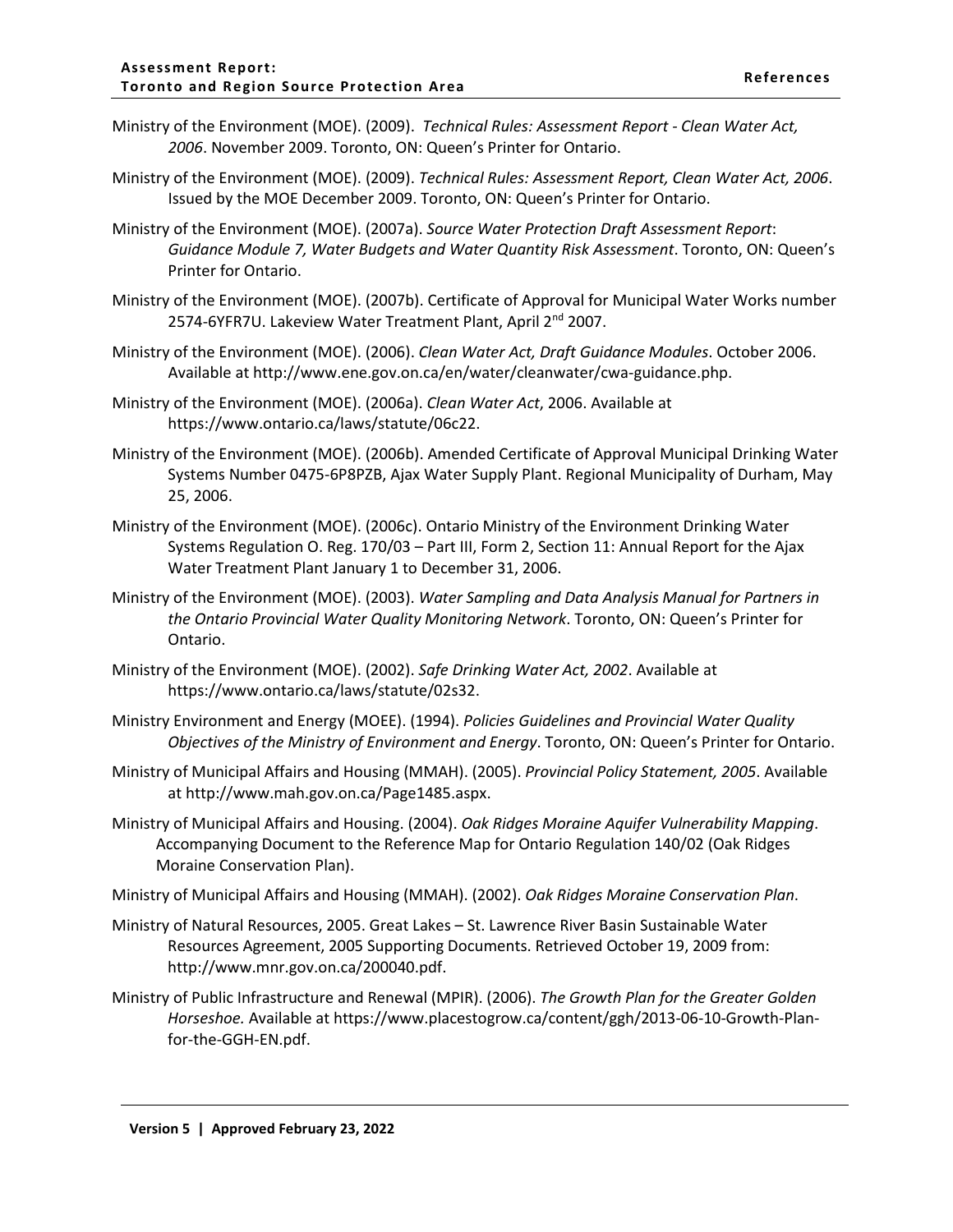- MM Dillon Limited. (1990). *Regional Municipality of Durham Contingency Landfill Site Assessment Technical Support Volume B, Technical Report, Hydrogeology*. September 1990. North York, ON: MM Dillion Limited.
- Mortsch, L. (2004). Communicating about Human-caused Climate Change Overcoming the Challenge. In B. Mitchell (Ed.) Resource and Environmental Management in Canada. Don Mills, ON: Oxford University Press.
- Mortsch, L., Alden, M., and Scheraga, J. (2003). Climate change and water quality in the Great Lakes region – risks, opportunities and responses; report prepared for the Great Lakes Quality Board of the International Joint commission, 135 p.
- Mortsch, L., Hengeveld, H., Lister, M., Lofgren, B., Quinn, F., Slivitzky, M., and Wenger, L. (2000). Climate change impacts to the hydrology of the Great Lakes-St. Lawrence system; Canadian Water Resources Journal, 25 (2): 153-179.
- National Research Council. (1993). *Ground Water Vulnerability Assessment: predicting relative contamination potential under conditions of uncertainty*. Washington, DC: The National Academies Press.
- O' Connor, D.R. (2002a). *Part One: Report of the Walkerton Inquiry: Events of May 2000 and Related Issues.* Ottawa, ON: Ontario Ministry of the Attorney General.
- O' Connor, D.R. (2002b). *Part Two: Report of the Walkerton Inquiry: A Strategy for Safe Drinking Water*. Ottawa, ON: Ontario Ministry of the Attorney General.
- Ontario Clean Water Agency (OCWA). (2007). *Lake Ontario Collaborative Study, Municipal Information Request, Intake Descriptions and Available Information*. Received July 4, 2007.
- Ontario Geological Survey. (2003). *1:250,000 Bedrock Geology of Ontario*, Ontario Geological Survey Publication EDS-005.
- Ontario Geological Survey. (2003b). *Surficial Geology of Southern Ontario*. Miscellaneous Release Data: 128.
- Ontario Geological Survey. (2000). *Quaternary Geology, Seamless Coverage of the Province of Ontario*, Ontario Geological Survey Publication EDS-014-REV.
- Ontario Ministry of Natural Resources and the Ontario Ministry of the Environment, 2010, Technical Bulletin: Part IX Local Area Risk Level -- Clarification of the technical terms and alternate method for the assessment and assignment of a risk level to a local area. April 2010.
- Olding, A.B., Wicklund, R.E., and Richards, N.R. (1956). *Soil Survey of Ontario County*. Report No. 23 of the Ontario Soil Survey. Ottawa, ON: Experimental Farms Service, Canada Department of Agriculture, and the Ontario Agricultural College.
- Ontario Regulation 170/03. *Drinking Water Systems*. Issued under the *Safe Drinking Water Act, 2002*. Available at https://www.ontario.ca/laws/regulation/030170.
- Ontario Regulation 287/07. *Terms of Reference*. Issued under the *Clean Water Act, 2006*. Available at https://www.ontario.ca/laws/regulation/070287/v1.
- Ontario Regulation 903. *Wells.* Issued under the Ontario Water Resources Act, 1993, amended 2003. Available at https://www.ontario.ca/laws/regulation/900903.

Phillips, D.W.(1990). *The Climates of Canada.* Ottawa, ON: Environment Canada.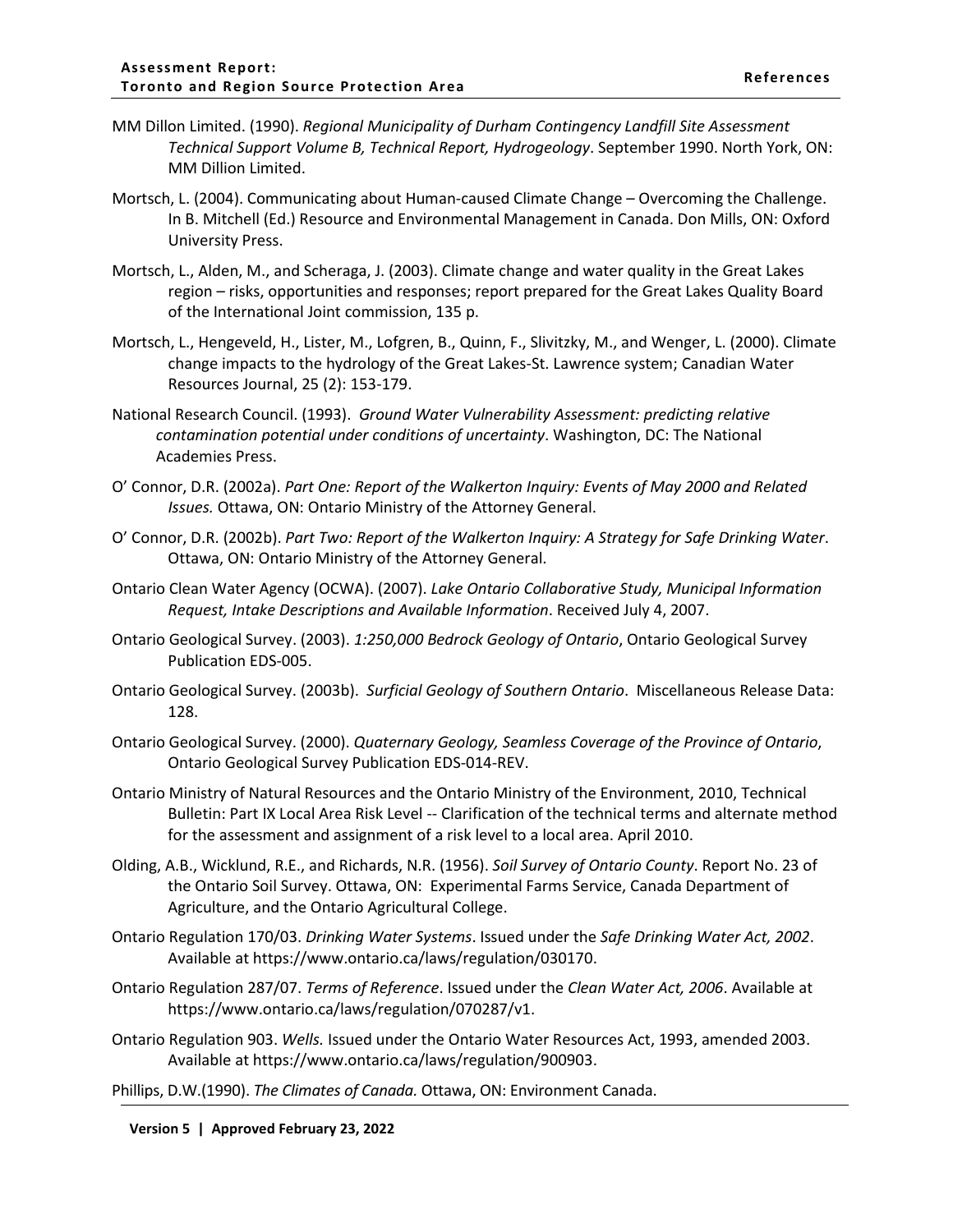- Piggott, A., Brown, D., Mills, B., and Moin, S. (2001). Exploring the dynamics of groundwater and climate interaction. In *Proceedings of the 54th Canadian Geotechnical and 2nd Joint IAH-CNC and CGS Groundwater Specialty Conferences*. *Canadian Geotechnical Society and the Canadian National Chapter of the International Association of Hydrogeologists*, 401-408.
- Pilgrim, D.H., and Cordery, I. (1993). Flood runoff, in Handbook of Hydrology, edited by DR Maidment, McGraw Hill Inc., New York.
- Pugin, A., Pullen, S.E., and Sharpe, D.R. (1996). Observations of tunnel channels in glacial sediments with shallow land-based seismic reflection. *Annals of Glaciology*, 22, 176-180.
- Rogers, D.P., Ostry, R.C., and Karrow, P.F. (1961). *Metropolitan Toronto Bedrock Contours*. Ontario Department of Mines, Preliminary Map 102.
- Russell, H.A., Brennand, T.A., Logan, C., and Sharpe, D.R. (1998). Standardization and assessment of geological descriptions from water well records, Greater Toronto and Oak Ridges Moraine Areas, southern Ontario*.* In Geological Survey of Canada, *Current Research 1998-E* (89-102).Ottawa, ON: Her Majesty the Queen in Right of Canada .
- Russell, H.A.J., Sharpe, D.R., and Arnott, W. (1997). Sedimentology of the Oak Ridges Moraine, Humber River watershed, southern Ontario: a preliminary report. In Geological Survey of Canada, *Current Research 1998-C Canadian Shield*(155-166). Ottawa, ON: Her Majesty the Queen in Right of Canada.
- Sado, E., White, O.L., Barnett, P.J., and Sharpe, D.R. (1984). The glacial geology, stratigraphy and geomorphology of the North Toronto area: a field excursion. In W. C. Mahaney (Ed.), *Correlation of Quaternary Chronologies* (505-517). Norwich, UK: GeoBooks,.
- Sanderson, M. (2004). *The Impact of Climate Change on Water in the Grand River Basin, Ontario.*  Department of Geography Publication Series No. 40. Waterloo, ON: University of Waterloo.
- Sanford, B.V., Thompson, F.J., and McFall, G.H. (1985). Plate tectonics a possible controlling mechanism in the development of hydrocarbon traps in southwestern Ontario. *Bulletin of Canadian Petroleum Geology*, 33(1), 52-76.
- Scheidegger, A.E. (1980). The orientation of valley trends in Ontario. *Zeitschrift für Geomorphologie*, 24, 19-30.
- Sharpe, D.R., and Clue, J. (1978). *Bedrock topography of the Durham Area, Southern Ontario*. Ontario Geological Survey Preliminary Map P.1836, Bedrock Topography Series, Scale 1:50,000.
- Sharpe, D.R., Dyke, L.D., and Pullan, S.E. (1994). *Hydrogeology of the Oak Ridges Moraine: partners in geoscience*. Geological Survey of Canada, Open File 2867.
- Sharpe, D.R., Dyke, L.D., Hinton, M.J., Pullan, S.E., Russell, H.A.J., Brennand, T.A., Barnett, P.J., and Pugin, A. (1996). Groundwater prospects in the Oak Ridges Moraine area, Southern Ontario: application of regional geological models. In Geological Survey of Canada, *Current Research 1996-E* (181-190). Ottawa, ON: Her Majesty the Queen in Right of Canada.
- Sharpe, D.R., Russell, H.A.J., and Logan, C. (2002a). *Structural Model of the Oak Ridges Moraine and Greater Toronto Areas, Southern Ontario: Newmarket Till*. Geological Survey of Canada, Open File 4241, scale 1:250,000.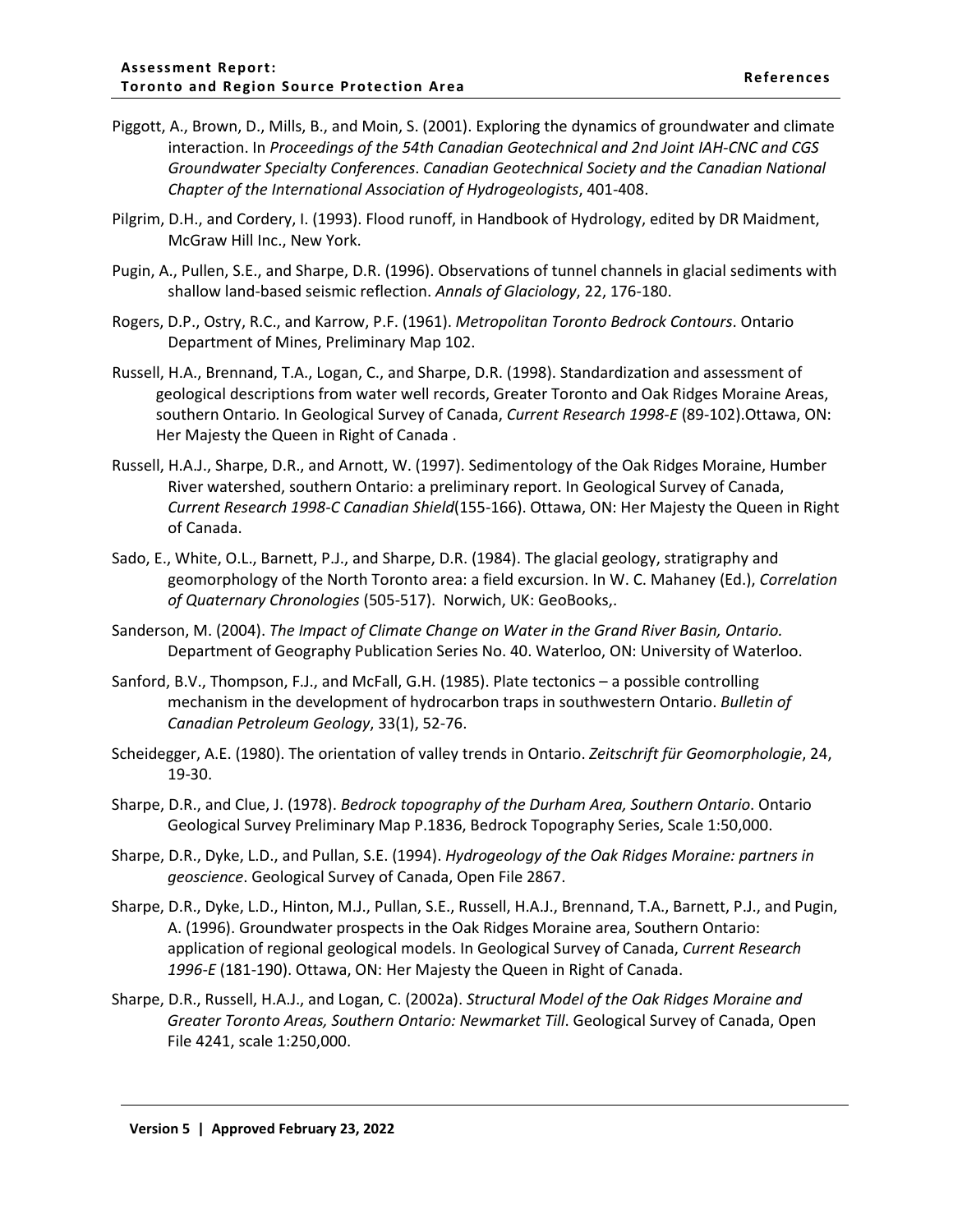- Sharpe, D.R., Russell, H.A.J., and Logan, C. (2002b). *Structural Model of the Oak Ridges Moraine and Greater Toronto Areas, Southern Ontario: Lower Sediment*. Geological Survey of Canada, Open File 4242, scale 1:250,000.
- Sibul, U., Wang, K.T., and Vallery, D, (1977). *Ground-Water Resources of the Duffins Creek-Rouge River Drainage Basins*. Water Resources Report 8. Ministry of the Environment, Water Resources Branch, Toronto, ON: Queen's Printer for Ontario.
- Singer, S.N. (1981). *Evaluation of the Ground Water Responses Applied to Bowmanville, Soper and Wilmot Creeks IHD Representative Drainage Basin*. Water Resources Report 9b. Ministry of the Environment, Water Resources Branch, Toronto, ON: Queen's Printer for Ontario.
- Spencer, J.W. (1881). Discovery of the preglacial outlet of the basin of Lake Erie into that of Lake Ontario. *Canadian Naturalist*, 10, 65-79.
- Statistics Canada. 2006. Census data from the 2006 National Census.
- Thornthwaite, C.W., and Mather, J.R. 1957. Instructions and Tables for Computing Potential Evapotranspiration and the Water Balance. *Climatology*, 10(3).
- Totten Sims Hubicki Associates. (2003). *Toronto Wet Weather Flow Management Master Plan, Area 2: Etobicoke and Mimico Watersheds*. Report prepared for the City of Toronto. July 2003. Ottawa, ON: Totten Sims Hubicki Associates.
- Toronto and Region Conservation Authority (TRCA). (2009a). *Source Water Protection: Surface Water Quality Update.* Toronto, ON: Toronto and Region Conservation Authority.
- Toronto and Region Conservation Authority (TRCA). (2009b). *Don River Watershed Plan Beyond Forty Steps.* Toronto, ON: Toronto and Region Conservation Authority.
- Toronto and Region Conservation Authority (TRCA). (2008). *Humber River Watershed Plan Pathways to a Healthy Humber.* Toronto, ON: Toronto and Region Conservation Authority.
- Toronto and Region Conservation Authority (TRCA). (2007a). *Terrestrial Natural Heritage System Strategy* (TNHSS). Toronto, ON: Toronto and Region Conservation Authority.
- Toronto and Region Conservation Authority (TRCA). (2007b): *Rouge River Watershed Plan Towards a Healthy and Sustainable Future – Report of the Rouge Watershed Task Force 2007*. Toronto, ON
- Toronto and Region Conservation Authority (TRCA). (2006a). *Rouge Watershed Plan: Background Technical Report for Groundwater*. Toronto, ON: Toronto and Region Conservation Authority.
- Toronto and Region Conservation Authority (TRCA). (2006b). *Humber Watershed Plan. Background Technical Report for Groundwater*. Toronto, ON: Toronto and Region Conservation Authority.
- Toronto and Region Conservation Authority (TRCA). (2003a). *Technical Analysis and Integration Process Summary Report, Duffins Creek and Carruthers Creek Watershed Plan*. Toronto, ON: Toronto and Region Conservation Authority.
- Toronto and Region Conservation Authority (TRCA). (2003b). *A Summary of Water Quality Data in the Region from 1996 to 2002*. Toronto, ON: Toronto and Region Conservation Authority.
- Toronto and Region Conservation Authority (TRCA). (1998). *1990-1996 Water Quality Data for the Toronto RAP Watershed*. Toronto, ON: Toronto and Region Conservation Authority.